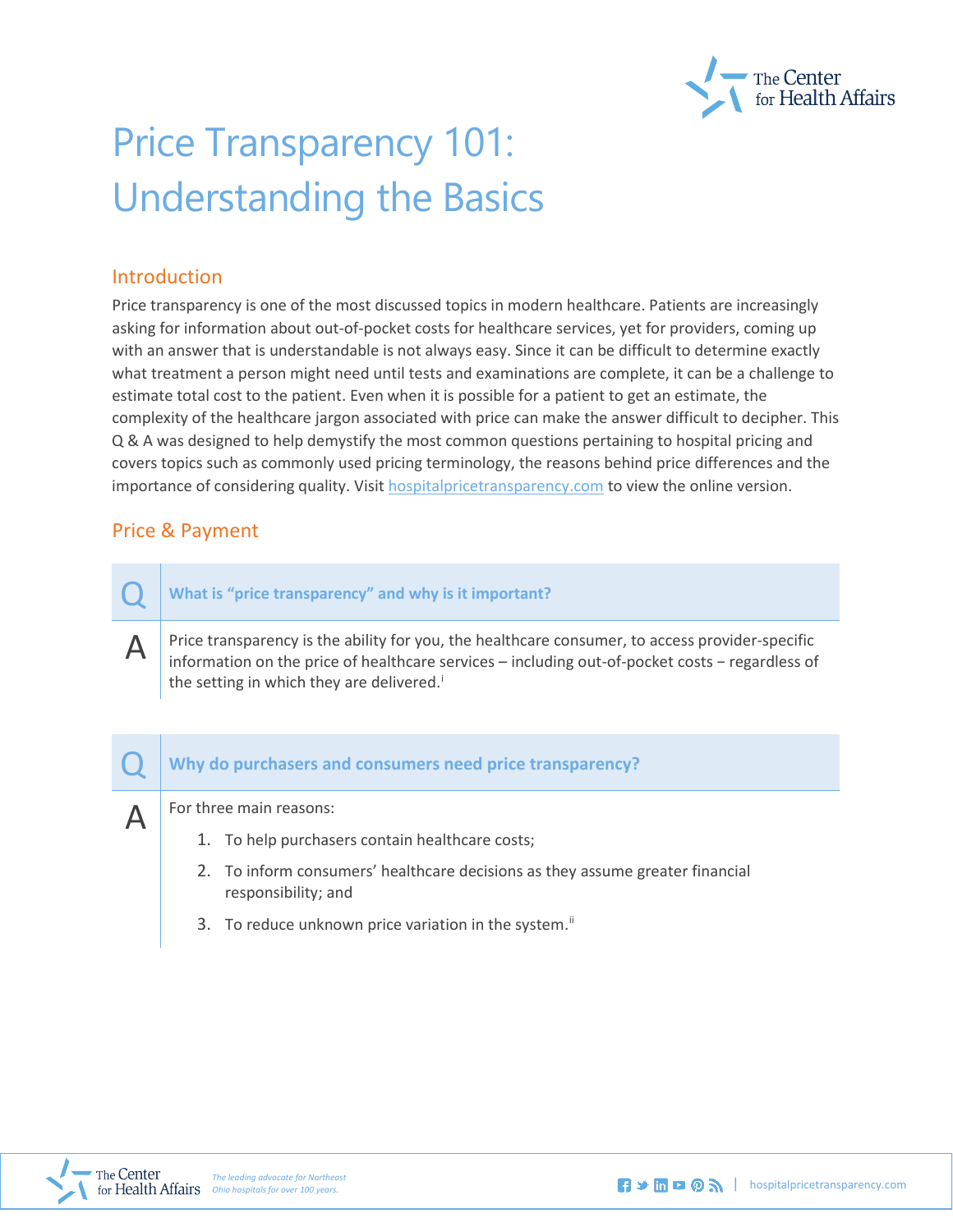#### Q **What are the different types of healthcare costs?**

 $\Delta$  There are three different types of cost depending on who is paying for the service.

#### *Costs to Patients*

This often includes the total amount of premium payments, deductibles and coinsurance paid to healthcare providers and health insurance companies for coverage. The cost to patients also includes healthcare supplies and services received within the coverage period. Healthcare services not covered by insurance can be another type of cost.

#### *Costs to Providers*

While providers are paid by insurers for the services they deliver to patients, they incur a considerable amount of operating costs, which often get lost in the equation. These costs can include the amount paid for land, buildings, equipment, supplies, wages and benefits, laundry and housekeeping, and electronic medical records, as well as services used when delivering care to patients. Providers also bear the cost of delivering care to patients who are unable to pay for their own care.

#### *Costs to Payers*

Payers in the healthcare system include both private insurance companies and government insurance programs. The cost to healthcare payers is the total amount they distribute in patient claims. Costs to payers also include operating costs such as wages and benefits, supplies, and administrative costs.

Is there a difference between charges, cost and payment (negotiated contract rate)?

## Yes.

#### *Charges*

"Charges" refer to the prices providers set for each individual service rendered to patients. Charges serve as the starting point from which payment is negotiated. Most patients do not pay full billed charges for healthcare services.

#### *Cost*

A provider's "cost" refers to the amount spent by the provider delivering services and includes all of the expenses involved in keeping its doors open, from supplies to utilities to labor.

#### *Payment / Negotiated Contract Rate*

"Payment" refers to the dollar amount paid by insurers – public or private – to providers for services rendered. The payment represents the results of the negotiation between the individual provider and the individual insurer. Payment also includes the amount received from patients directly for the deductible, coinsurance or co-pays as well as charges for services not covered by the insurance policy.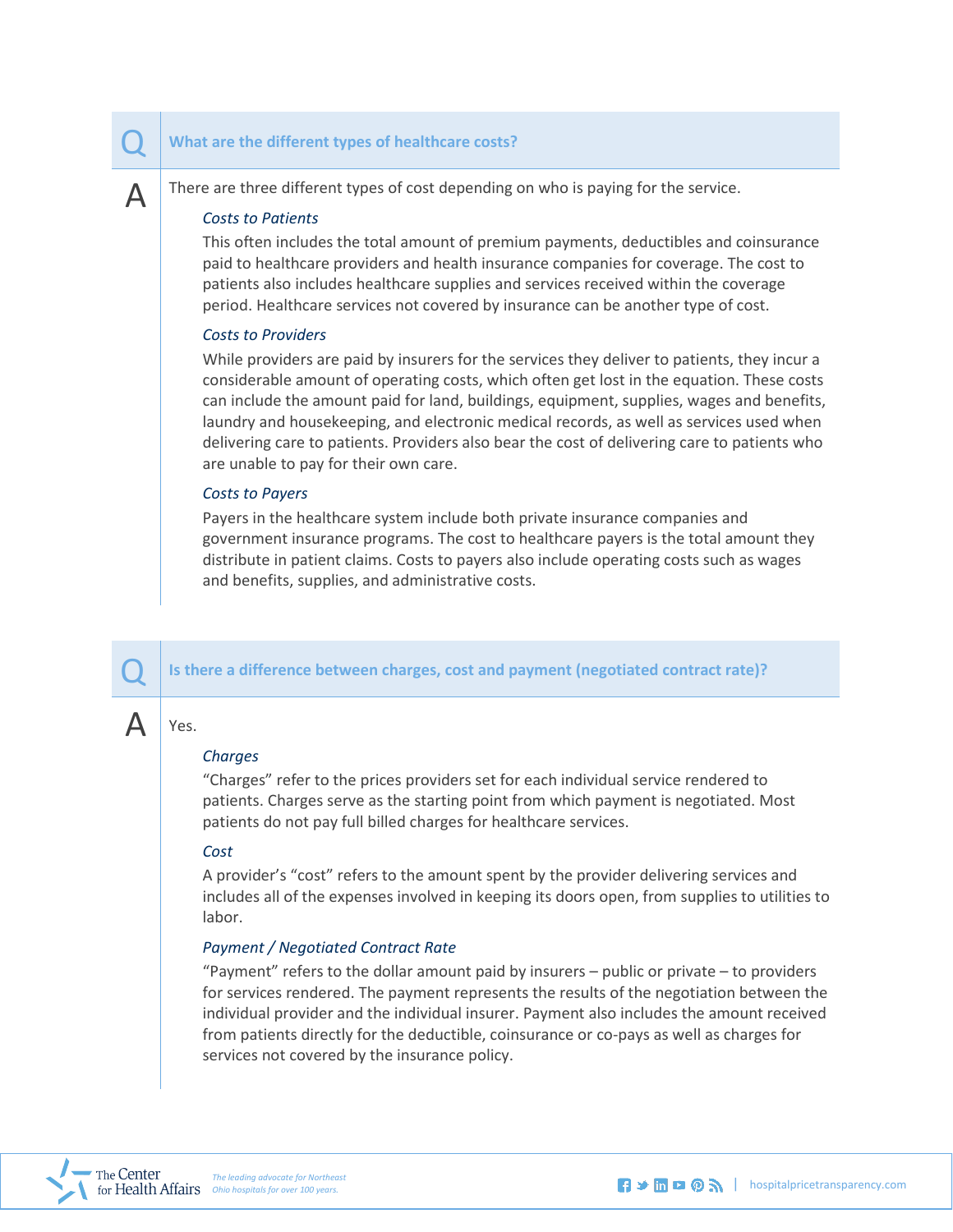#### Q **How are charges set?**

 $\mathbf{A}$  The charges for healthcare services are derived by calculating the cost of delivering a specific treatment or service to the patient.

#### Q **Who sets charges?**

 $\Delta$  | Hospitals have in place a chargemaster, which is a comprehensive list of all items that can be billed to a patient or insurance provider. Chargemasters are extensive, containing thousands of items, depending upon the facility. Under federal law, all insurers, including Medicare and Medicaid, must be billed the amount listed on the chargemaster for the services rendered. However, these charges are rarely paid due to the contracted payment rates negotiated between hospitals and insurers.

#### Q **Why do charges for similar services vary among hospitals?**

A  $\parallel$  There can be variations, sometimes large ones, in the charges hospitals set for the same<br>procedure or service. This is because there are many factors that go into determining the cost of hospital services, and each institution has its own set of factors – or cost structure – to manage. For example, some organizations have higher cost structures due to high-intensity services, such as transplant, trauma, and neonatal intensive care, that are expensive to maintain, or mission-related costs such as teaching, research, or care for low-income populations.<sup>ii</sup> Also a significant factor is that different parts of the country have higher or lower costs of living. This affects wages, which are one of the largest expense categories for hospitals.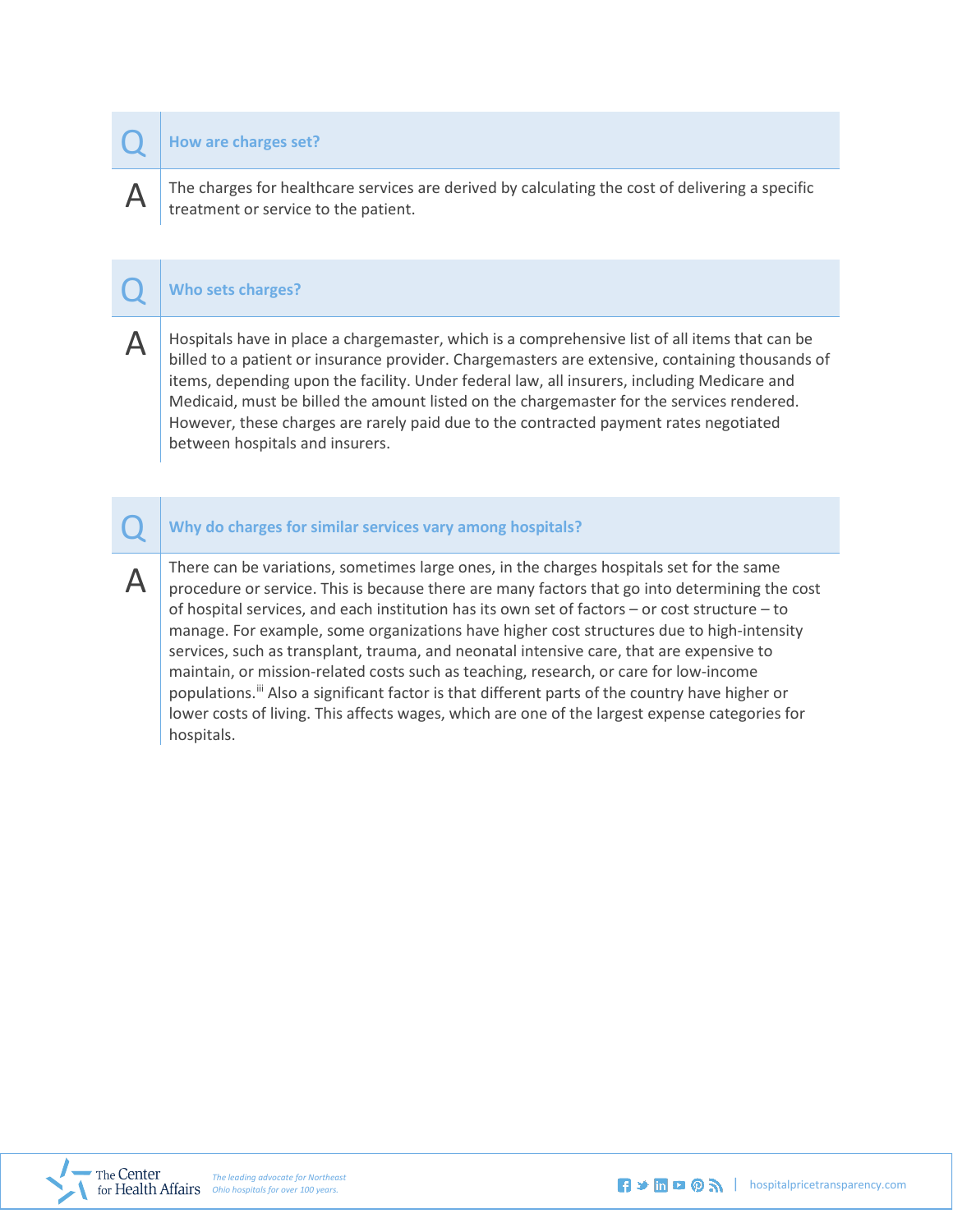#### Q **Where can I find payment information?**

 ${\sf A}\mid$  While private insurance companies do not typically release comprehensive payment information because it would undermine their ability to compete for business, there are several ways for consumers to educate themselves.

#### *The Centers for Medicare and Medicaid Services*

Medicare release[s annual payment information](http://www.cms.gov/Research-Statistics-Data-and-Systems/Statistics-Trends-and-Reports/Medicare-Provider-Charge-Data/Inpatient.html) for inpatient and outpatient procedures. For more information, visit [cms.gov/Research-Statistics-Data-and-Systems/Statistics-](http://www.cms.gov/Research-Statistics-Data-and-Systems/Statistics-Trends-and-Reports/Medicare-Provider-Charge-Data/Inpatient.html)[Trends-and-Reports/Medicare-Provider-Charge-Data/Inpatient.html.](http://www.cms.gov/Research-Statistics-Data-and-Systems/Statistics-Trends-and-Reports/Medicare-Provider-Charge-Data/Inpatient.html)

#### *All-Payer Claims Database*

Some states adopt an APCD, which is a large-scale database that collects medical claims, pharmacy claims, dental claims, and eligibility and provider files from private and public payers. For more information, visit [www.apcdcouncil.org.](http://www.apcdcouncil.org/)

#### *FAIR Health Medical Cost Look Up*

This [consumer-oriented tool](http://fairhealthconsumer.org/medicalcostlookup.php) provides information on out-of-pocket costs to consumers. For more information, visit [fairhealthconsumer.org/medicalcostlookup.php.](http://fairhealthconsumer.org/medicalcostlookup.php)

#### Is the payment I am responsible for all I should consider in selecting a provider?

 $\mathbf{\Delta}$  No. Payment is only one aspect of choosing a healthcare provider. The ease of seeing a physician, or access to a healthcare provider, is also a consideration. Similarly, the *quality* of healthcare being delivered is an important factor when it comes to choosing a provider.

#### Q **Where can I find information on quality measures?**

 $\mathsf A$  Today there are more places than ever to find hospital quality data. One of the most common and comprehensive sources for quality data is [Medicare's Hospital Compare website.](http://www.medicare.gov/hospitalcompare/search.html) For more information, visi[t medicare.gov/hospitalcompare/search.html.](http://www.medicare.gov/hospitalcompare/search.html) Here you can find information on the timeliness of care, number of readmissions and complications, and also surveys of past patients' experiences.

In addition, th[e Dartmouth Atlas of Health Care](http://www.dartmouthatlas.org/) has a website dedicated to benchmarking providers against one another to compare quality measures. For more information, visit [dartmouthatlas.org.](http://www.dartmouthatlas.org/)

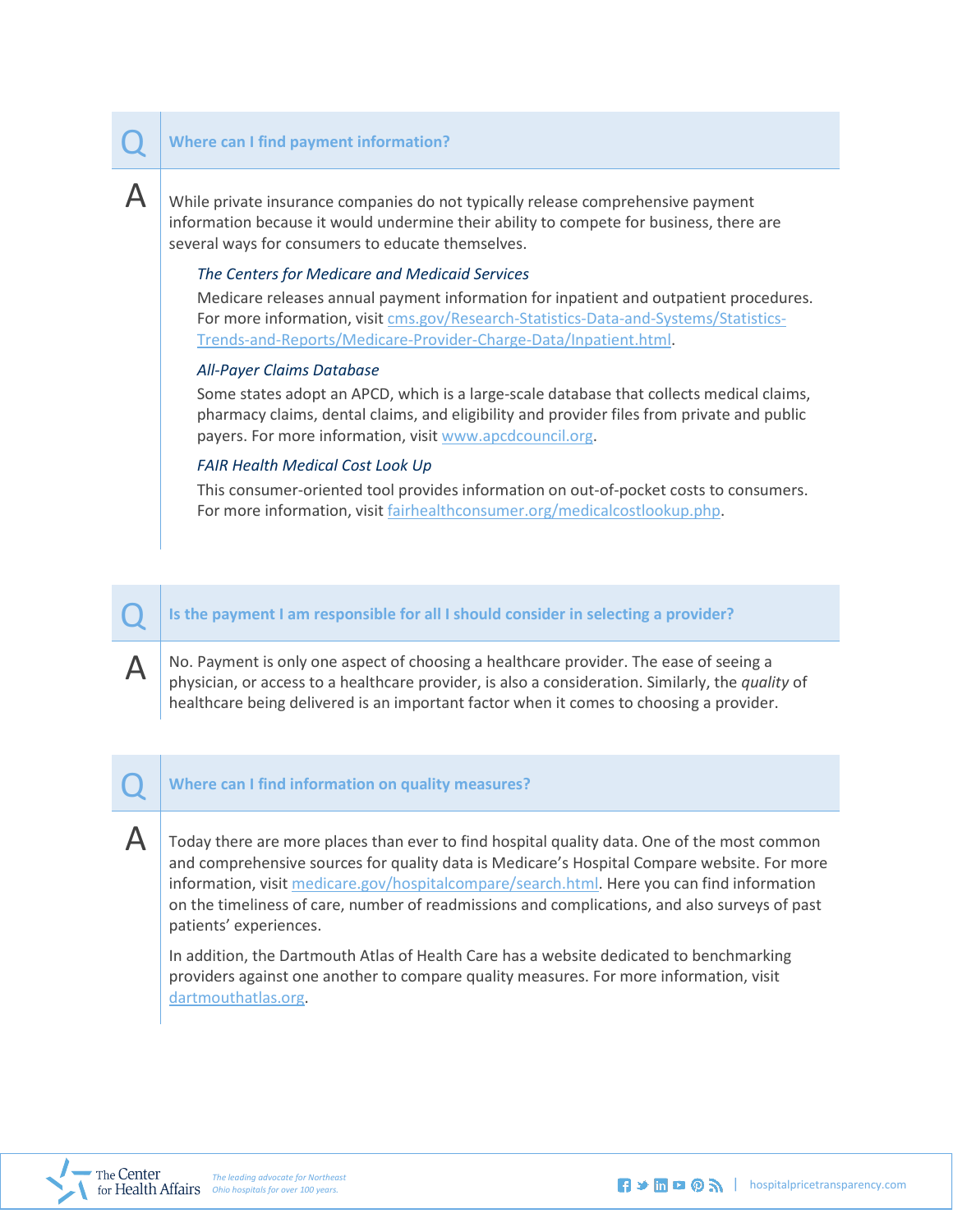## Coverage

Q **Does the type of coverage I have (e.g., Private, Medicaid, and Medicare) impact my costs?**

 $\Delta$  Yes. It is very common for health insurance entities – both public and private – to charge various amounts for deductibles, co-pays, and co-insurance depending on the insurance plan. All of these variables can have a direct impact on the amount of money you spend on healthcare services. In addition, high-deductible plans – which typically require a large payment from the patient before the insurance company begins paying – are becoming more common in the United States as employers are finding it increasingly difficult to cover the entire cost of healthcare for their employees.

Q **Why do some people on Medicare pay a different amount for the same procedure than others?**

 $\Delta$  | Each provider has different operating costs. For example, a hospital that serves a large number of uninsured patients and is also a certified teaching hospital, which means it trains residents, will have much higher operating costs than a hospital that does not have a training program or has a limited amount of patients who are unable to pay their bills. Those higher operating costs are ultimately reflected in the price of care for Medicare-covered procedures. Another explanation for cost variation among Medicare enrollees is based on the type of Medicare health insurance. For instance, Medicare Advantage Plans, offered by private companies such as health maintenance organizations (HMOs) or preferred provider organizations (PPOs), often have different prices when compared to traditional Medicare plans since they are negotiated by private companies.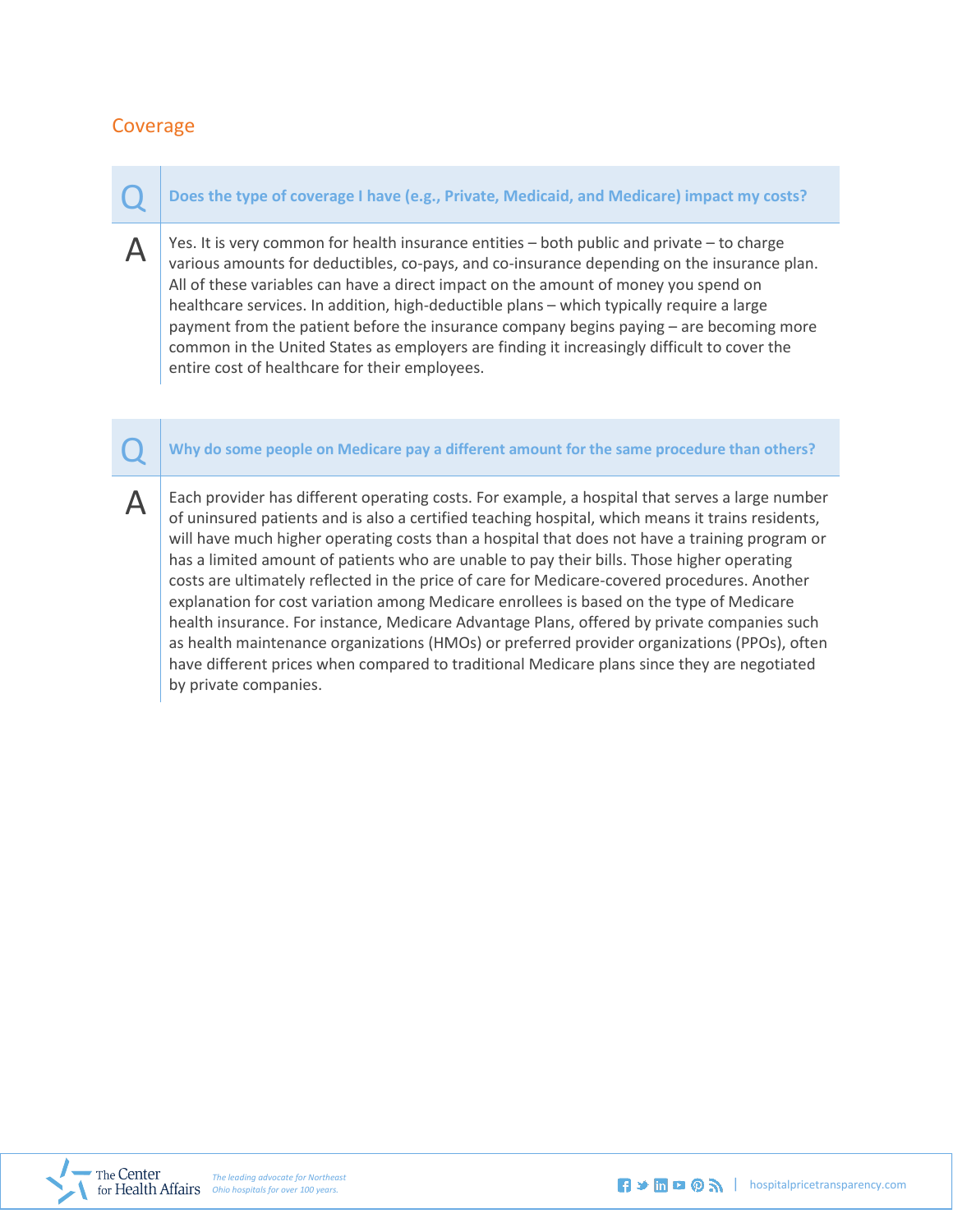#### Q **What are the financial responsibilities of insured patients?[iv](#page-7-3)**

A *Deductible*<br>The amount you owe for healthcare services before your health insurance plan begins to pay. For example, if your deductible is \$100, your health insurance won't pay anything until you've met your \$100 deductible for healthcare services. Your deductible may not apply to all services. For example, some plans offer a yearly mammogram or physical exam free of charge. $v$ 

#### *Co-pay*

The fixed amount of out-of-pocket costs you pay when visiting the doctor's office for a particular healthcare service. One example is a visit to your primary care doctor. If your co-pay is \$20, that means you pay \$20 per visit regardless of the reason for seeing your doctor, and your insurance company pays the rest.

#### *Co-insurance*

The amount of covered benefits that the patient is responsible for paying after reaching his or her deductible amount. For example, if your coinsurance is 20 percent of medical costs, and the insurer's contracted rate for the service is \$100, you pay \$20 and the insurance company is responsible for \$80.

#### Q **What's the difference between a covered and non-covered service?**

A  $\parallel$  The differences between covered and non-covered services are essentially what they sound like – some are paid for by your insurance, while others are not. Whether or not a service is covered is dependent upon your insurance policy. For example, Medicare will pay for an annual physical exam as part of a *covered* service. However, Medicare does not pay for normal dental procedures. Non-covered services are services patients are responsible for paying on their own.

## Q **If I am uninsured, do I pay the hospital's charges?[vi](#page-7-5)**

A  $\parallel$  That depends. If you are a earning a yearly salary that would support health coverage, then you could be expected to pay the full charge. If your annual earnings are low you may qualify for a sliding-fee or discounted-fee schedule to help pay your healthcare bills. Most hospitals have financial assistance and charity care policies that can be found on their websites. You can also contact the hospital directly and ask them for information on their financial assistance and charity care policies.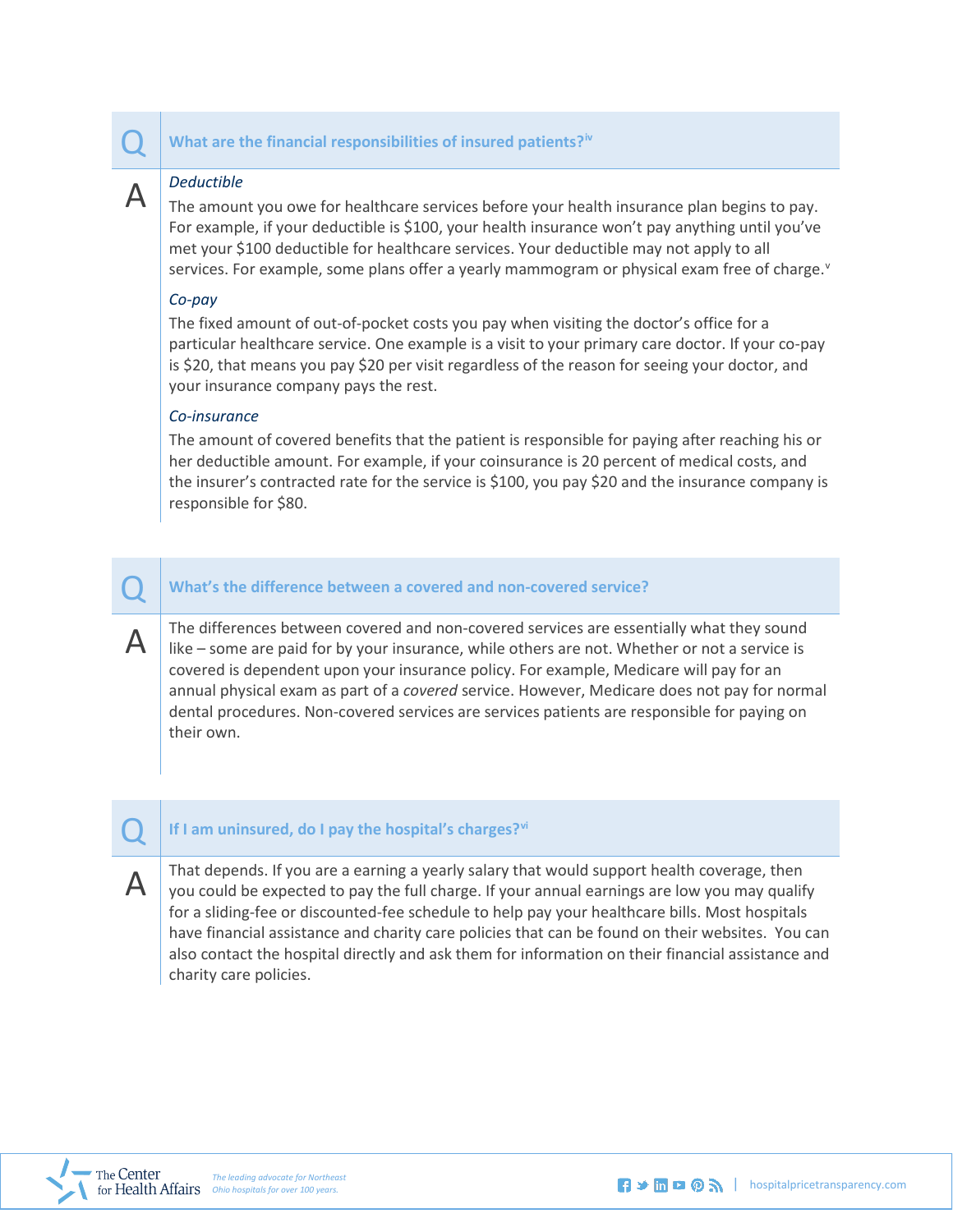#### Q **What is "charity care"?**

 $A \mid$  "Charity care" is the term hospitals use to describe services for which they neither received, nor expected to receive, payment because of the patient's inability to pay. Patients whose services fall into this category do not qualify for government health insurance programs, such as Medicaid, and cannot afford to buy private health insurance coverage or to pay out-of-pocket for healthcare services. This can include people who have insurance but cannot afford the portion of their expenses they are responsible for, or who have extraordinary healthcare expenses.

#### Q **What options do I have if I'm uninsured?**

Thankfully, under the Affordable Care Act most people have access to some type of coverage. Should you find yourself uninsured and wondering how you'll pay for care, there are a few questions you should ask yourself before making any decisions.

#### *Do I qualify for Medicaid or insurance premium assistance under the ACA?*

If you are below 138% of the Federal Poverty Level (FPL) you may qualify for Medicaid coverage. If you do not qualify for Medicaid it is important to consider purchasing coverage. A serious illness and hospitalization can be very costly. If you are making between 138% and 400% of the FPL, you may qualify for subsidies to help reduce the cost of health care premiums. If you are uninsured and have already received care, you should contact the hospital regarding its financial assistance plan.

#### *Do I have the ability to pay for healthcare out of pocket?*

If you have the ability to pay out-of-pocket for your healthcare expenses, providers will sometimes offer what is called a "prompt payment discount" meaning if you pay your balance quickly and in full, providers will offer a discounted rate for the services you received. Many hospitals also offer financial assistance plans based on level of income.

#### *What if I don't qualify for Medicaid and can't pay for healthcare on my own?*

If you are below 100% of the FPL, you may qualify for free care through a program known in Ohio as the Hospital Care Assurance Program, or HCAP. If you are above that income threshold, you should contact the hospital regarding its financial assistance plan.



The leading advocate for Northeast **The leading advocate for Northeast The leading advocate for Northeast The leading advocate for Northeast** *The leading advocate for Northeast* **<b>***The leading advocate for Northeast*